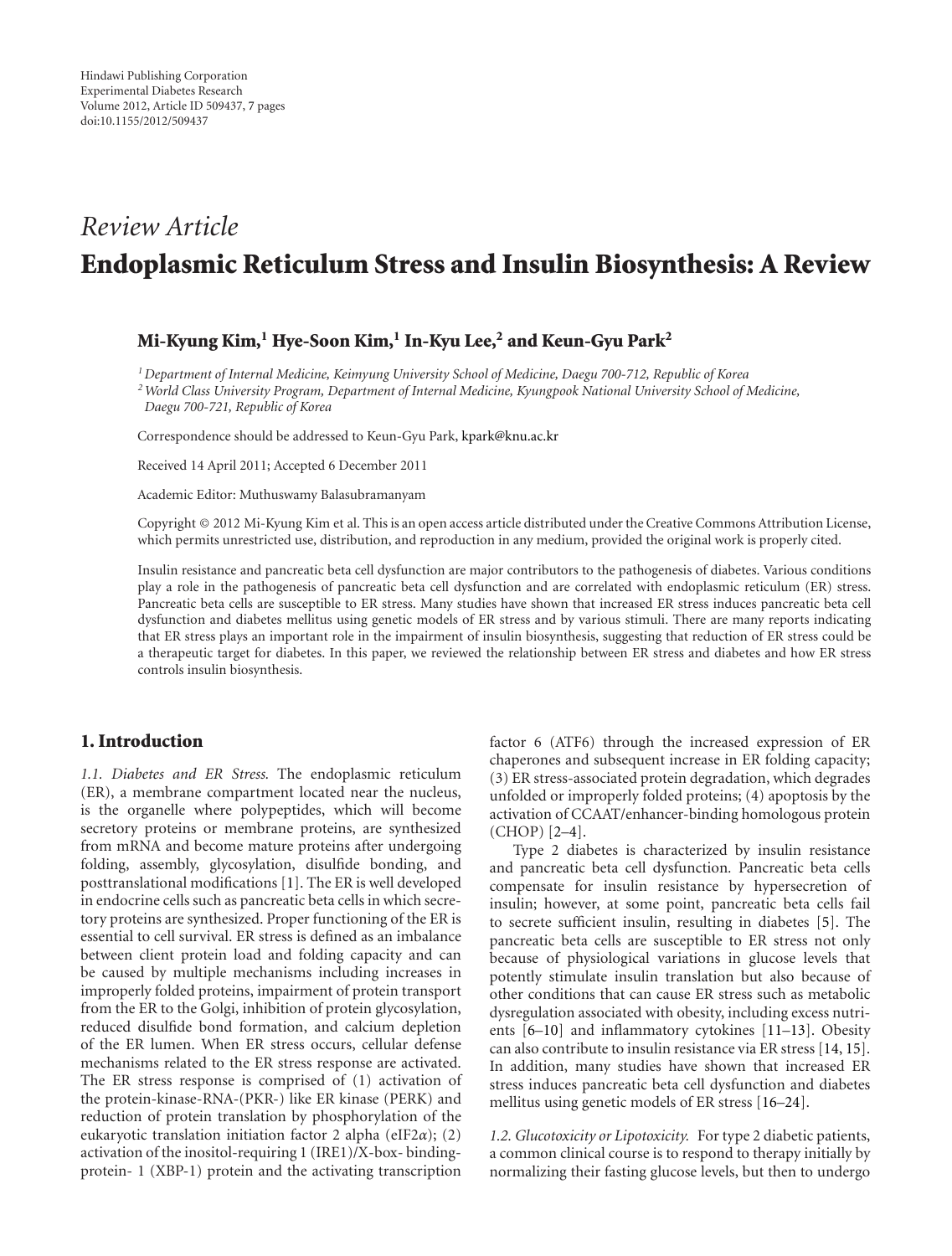gradual deterioration in glycemic control, despite optimal medical management using a variety of drugs [\[25](#page-5-1)]. Although optimal management of type 2 diabetes regulates fasting glucose levels, most patients continue to have abnormally elevated postprandial glucose levels, which results in glucotoxicity [\[26\]](#page-5-2). Glucotoxicity is defined as nonphysiological and potentially irreversible pancreatic beta cell damage caused by chronic exposure to supraphysiological glucose concentrations [\[26\]](#page-5-2). Supraphysiological glucose concentrations also have adverse effects on cellular structure and function in tissues throughout the body. Chronic exposure to high glucose concentrations in HIT-T15 cells over 50 weeks caused a decrease in insulin gene transcription factors such as pancreatic-duodenal-homeobox-factor-1 (PDX-1) and MafA, insulin promoter activity, insulin mRNA, insulin content, and insulin secretion [\[27](#page-5-3)[–31](#page-5-4)]. Glucotoxicity implies damage and irreversibility and should be differentiated from desensitization and exhaustion, which are reversible phenomena [\[32\]](#page-5-5).

Obesity is a major predisposing factor for type 2 diabetes. The increase in free fatty acids (FFAs) due to obesity causes insulin resistance and, as a consequence, pancreatic beta cells secrete more insulin to compensate for insulin resistance and maintain normoglycemia. However, failure to compensate for insulin resistance by the pancreatic beta cells results in beta cell dysfunction and diabetes [\[5\]](#page-4-4). This phenomenon, which is a lipid-induced pancreatic beta cell dysfunction, is lipotoxicity. Chronic exposure to FFAs results in decreased insulin gene expression and proinsulin processing [\[33](#page-5-6)] and increased pancreatic beta cell death [\[34\]](#page-5-7). Recently, the concept of "glucolipotoxicity" has been introduced because lipotoxicity is dependent on elevated glucose levels and elevated glucose and FFAs have a synergistic effect on impairing pancreatic beta cell function [\[35](#page-5-8)]. Recently, increasing evidence has implicated ER stress in glucotoxicity and glucolipotoxicity in pancreatic beta cells [\[6,](#page-4-5) [9](#page-4-12), [10\]](#page-4-6).

*1.3. Insulin Biosynthesis.* Pancreatic-beta-cell-specific expression of the insulin gene requires both ubiquitous and cell-specific activators, which have target sequences within the enhancer located between *−*340 and *−*90 nucleotides relative to the transcription start site [\[36](#page-5-9), [37\]](#page-5-10). Transcription of the insulin gene is regulated primarily by transcription factors such as PDX-1, BETA/NeuroD, and RIPE3b1/MafA. Under physiological conditions, MafA and PDX-1 bind to the C elements and the A boxes, respectively. Glucotoxicity greatly diminishes protein levels of PDX-1 through a posttranscriptional mechanism, and of MafA through a posttranslational mechanism. These abnormalities lead to decreases in insulin mRNA, insulin content, and glucoseinduced insulin secretion [\[28,](#page-5-11) [30\]](#page-5-12).

The ER plays an important role in the biosynthesis of insulin since the early steps of insulin biosynthesis occur in the ER [\[38\]](#page-5-13). The insulin gene encodes the preproinsulin polypeptide. Insulin is the posttranslational product of preproinsulin and is a globular protein containing two chains, A (21 residues) and B (30 residues). As preproinsulin is synthesized in the cytoplasm with a signal peptide, it is cotranslationally translocated into the lumen of the ER

through the interaction between the signal peptide and the signal recognition particle on the ER membrane. The signal peptide of preproinsulin is cleaved in the ER and proinsulin is produced. In the lumen of the ER, proinsulin undergoes protein folding whereby three disulfide bonds are formed, which are essential for stability and bioactivity. Properly folded proinsulin is then delivered to the Golgi apparatus and packaged into secretory granules [\[39](#page-5-14)]. The conversion of proinsulin to insulin takes place in the secretory granules. Mature insulin is then released by exocytosis [\[40](#page-5-15)]. Therefore, ER stress due to increased misfolded proinsulin may induce beta cell dysfunction and diabetes.

Various conditions that are associated with diabetes mellitus, such as glucotoxicity and lipotoxicity, have been implicated in ER stress in pancreatic beta cells [\[41](#page-5-16)[–43\]](#page-5-17). This paper focuses on the relationship between ER stress and insulin gene biosynthesis.

#### **2. PERK/ATF4**

When unfolded proteins accumulate in the ER lumen, the first response is to attenuate further translation of mRNAs, which reduces the ER load of new protein, preventing further accumulation of unfolded protein. This translational attenuation is mediated by PERK/eIF2*α* [\[19,](#page-5-18) [44](#page-5-19)]. In response to ER stress, eIF2*α* is phosphorylated by PERK. EIF2*α* is a heterotrimeric protein that is required to bring the initiator methionyl-transfer RNA (Met-tRNA) to the ribosome. PERK is a type I transmembrane serine/threonine kinase localized in the ER membrane. Under unstressed conditions, the ER chaperone Bip binds to the ER luminal domain of PERK and maintains this protein in an inactive form. Upon induction of ER stress, Bip binds to unfolded proteins and is thus competitively dissociated from PERK, leading to the activation of PERK by oligomerization and *trans*-autophosphorylation. Consequently, activated PERK phosphorylates eIF2*α* and inhibits translation [\[3](#page-4-13), [44\]](#page-5-19). Phosphorylated eIF2*α* promotes expression of stress-induced genes, such as the transcription factors ATF4 and CHOP [\[22\]](#page-5-20). Moreover, in response to long-term adaptation to stress conditions, phosphorylation of eIF2*α* induces the expression of the growth arrest and DNA damage gene, GADD34. GADD34 is a stress-inducible regulatory subunit of a holophosphatase complex that dephosphorylates eIF2*α* together with protein phosphatase 1c (PP1c), and is an important component of translational recovery during the ER stress response [\[45,](#page-5-21) [46](#page-5-22)].

Many studies have reported the relationship between PERK and diabetes [\[18](#page-4-14)[–20,](#page-5-23) [47](#page-5-24)[–49](#page-6-0)]. Wolcott-Rallison syndrome indicates that the PERK gene is correlated with diabetes. Wolcott-Rallison syndrome is a rare human autosomal recessive genetic disorder characterized by early infancy type 1 diabetes resulting from mutations in the PERK gene [\[18](#page-4-14), [47](#page-5-24)]. A similar phenotype has been described in PERK-/ mice [\[19](#page-5-18)]. The exocrine and endocrine pancreases develop normally in Perk-/- mice, but there is a progressive loss of insulin-producing pancreatic beta cells in the islets of Langerhans of Perk-/- mice postnatally, resulting in hyperglycemia and reduced serum insulin levels. Moreover, ER distention and activation of the ER stress transducer IRE1*α*,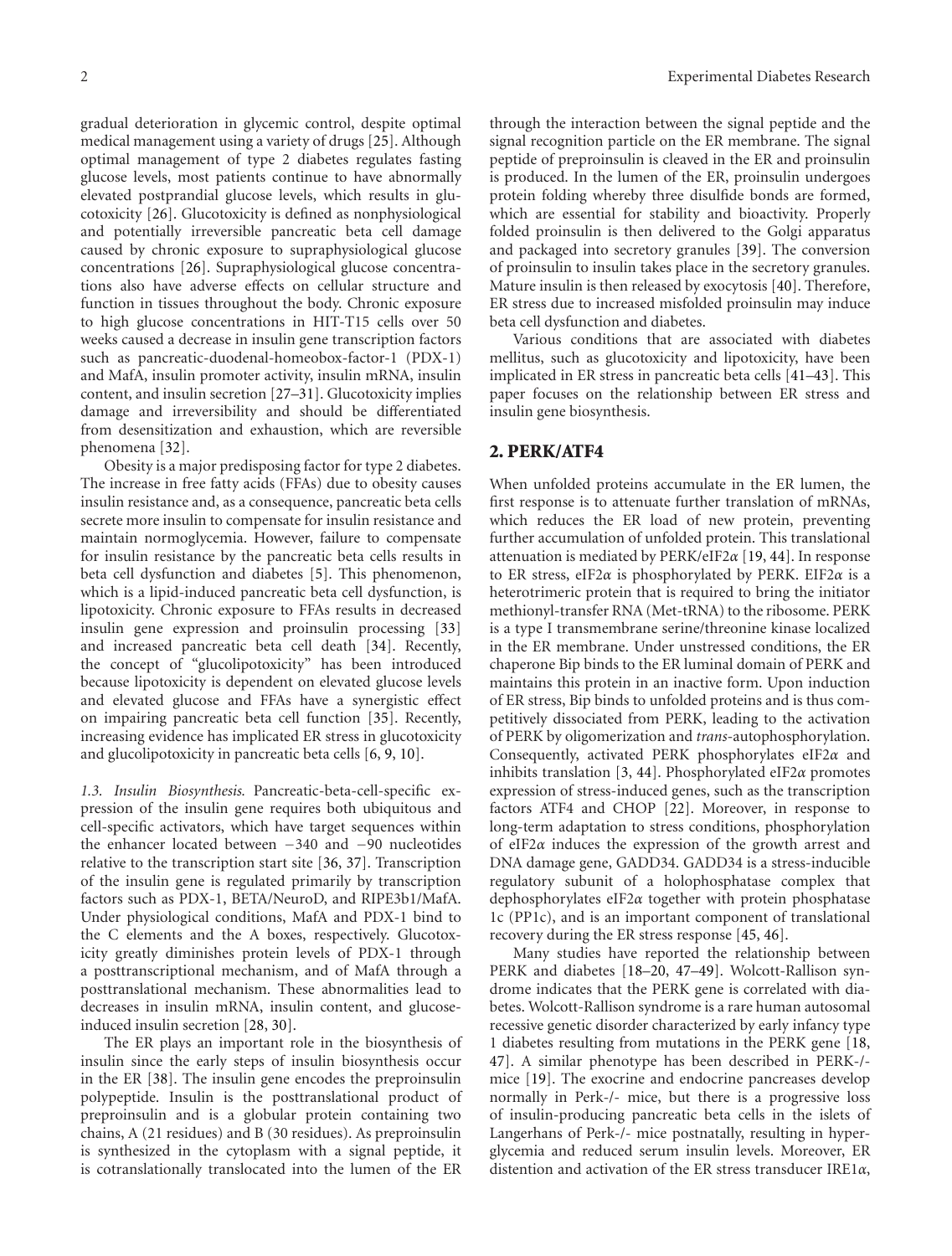accompanied by increased cell death, leads to progressive diabetes mellitus and exocrine pancreatic insufficiency [\[19\]](#page-5-18). Zhang et al. reported that PERK-deficient mice exhibit severe defects in fetal/neonatal pancreatic beta cell proliferation and differentiation, resulting in low pancreatic beta cell mass, defects in proinsulin trafficking, and abrogation of insulin secretion, which together culminate in permanent neonatal diabetes [\[20](#page-5-23)]. Yusta B et al. reported that exendin-4, a GLP-1 receptor agonist, reduced the downregulation of insulin translation and improved cell survival under ER stress conditions. Exendin-4 increased ATF4 and CHOP expression and also potentiated the induction of GADD34 and PP1c activity, resulting in decreased phosphorylation of eIF2*α* and a faster recovery from translational repression. These findings show that GLP-1 receptor signaling modulates the ER stress response, leading to enhanced pancreatic beta cell survival [\[48\]](#page-5-25).

#### **3. IRE/XBP**

The second response to ER stress is an increase in proteinfolding activity via the induction of ER chaperones such as Bip. This response is mediated by IRE1 and ATF6. IRE1 is a type I transmembrane endonuclease localized in the ER membrane. Similar to PERK, activation of IRE1 is triggered by dissociation of Bip from the IRE1 ER luminal domain, which leads to oligomerization and *trans*autophosphorylation. Subsequently, IRE1 induces splicing of XBP-1, which upregulates unfolded protein response (UPR) target genes [\[2](#page-4-2)[–4,](#page-4-3) [50](#page-6-1)]. IRE-XBP-1 signaling is important in secretory cells, such as exocrine pancreatic cells [\[51\]](#page-6-2). Lipson et al. reported that chronic hyperglycemia induces ER stress and activates IRE1, resulting in suppression of insulin expression at the transcriptional level [\[7\]](#page-4-15). Transient high glucose conditions induced the activation of IRE1*α* in pancreatic islet cells. Inactivation of IRE1*α* signaling by siRNA or inhibition of IRE1*α* phosphorylation decreases insulin biosynthesis under the transient high glucose conditions. However, IRE1 activation by high glucose concentrations was not accompanied by Bip dissociation and XBP-1 splicing, but IRE1 target genes were upregulated. These findings suggest that under transient high glucose conditions like postprandial hyperglycemia, IRE1*α* is activated and enhances proinsulin biosynthesis. By contrast, sustained activation of IRE1 signaling by chronic high glucose exposure causes ER stress, leading to the suppression of insulin mRNA expression. These findings suggested that sustained activation of IRE1*α* may decrease insulin biosynthesis at the transcriptional level. Overall, physiological IRE1*α* activation by transient high glucose conditions has a beneficial effect, but pathological IRE1*α* activation by chronic high glucose exposure is harmful to cells. In addition, under transient hyperglycemic conditions, activation of IRE1*α* was not accompanied by XBP-1 splicing, but long-term exposure to high glucose induced IRE1*α* activation and XBP-1 splicing, suggesting that XBP-1 splicing could be a marker of chronic hyperglycemic conditions [\[7\]](#page-4-15). Pirot et al. reported that IRE/XBP-1 increases degradation of insulin mRNA. Cyclopiazonic acid (CPA) is a sarcoendoplasmic reticulum

Ca2+-ATPase (SERCA) blocker, which depletes ER calcium stores and induces ER stress. When INS-1 cells were treated with CPA, insulin mRNA levels decreased. Treatment with CPA did not affect insulin promoter activity, indicating that the decrease in insulin mRNA was not caused by a decrease in insulin transcription. By contrast, when cells were pretreated with actinomycin D, which arrests transcription, treatment with CPA induced a decrease in insulin expression that was due to mRNA degradation. Moreover, this study showed that insulin mRNA degradation in response to CPA was paralleled by an increase in IRE1 activation [\[52\]](#page-6-3). Another study has suggested that sustained production of spliced XBP-1 (XBP-1s) induces beta cell dysfunction by decreasing insulin gene expression, leading to apoptosis [\[53\]](#page-6-4). Adenoviral-mediated overproduction of XBP-1s resulted in increased XBP-1 activity and increased expression of XBP-1 target genes. XBP-1s overexpression impaired glucosestimulated insulin secretion, increased beta cell apoptosis, and decreased levels of insulin, Pdx1, and Mafa mRNA. XBP-1s knockdown partially restored cytokine/ER-stressdriven insulin and Pdx1 inhibition. These data suggest that prolonged XBP-1s production induces beta cell dysfunction through inhibition of Pdx1, MafA, and insulin expression leading to beta cell apoptosis [\[53](#page-6-4)].

# **4. ATF6**

ATF 6 is another mediator of ER- stress-induced transcription. ATF6 is a member of the ATF, cAMP response elementbinding protein, basic-leucine zipper (bZIP) DNA-binding protein family of transcriptional activators [\[54\]](#page-6-5). ATF6 is a 90 kDa protein (p90ATF6) of 670 amino acids [\[55\]](#page-6-6) and contains a transmembrane domain (amino acids 378–398) with the N terminus facing the cytoplasm [\[56](#page-6-7)]. In the unstressed state, p90ATF6 is localized to the ER [\[56\]](#page-6-7). In response to ER stress, ATF6 translocates from the ER to the Golgi [\[56,](#page-6-7) [57\]](#page-6-8), where it is cleaved by site 1 and site 2 proteases [\[58\]](#page-6-9). Proteolytic cleavage of ATF6 removes the N-terminal cytosolic domain, which is transported into the nucleus and directly induces transcriptional activation of chaperone molecules such as BIP/GRP78 and other enzymes that are essential for protein folding [\[56,](#page-6-7) [58](#page-6-9)[–60\]](#page-6-10). Moreover, activated ATF6 directly binds to the ER stress response element (ERSE) and induces XBP-1 expression.

The spliced form of XBP-1 is produced from the upregulated XBP-1 mRNA by activation of IRE1*α* and binds to ERSE sequences directly. When ER stress occurs, activation of ATF6 is rapid because it is produced from a preexisting precursor protein, whereas activation of XBP-1 is slow because XBP-1 mRNA must be induced, spliced, and translated to produce an active form of XBP-1. This observation suggests that ATF6 is activated early in response to ER stress and XBP-1 functions in more sustained ER stress [\[61](#page-6-11), [62](#page-6-12)]. A prolonged increase in the demand for insulin often leads to defects in insulin secretion, resulting in sustained hyperglycemia [\[63\]](#page-6-13). Chronic hyperglycemia has deleterious effects on beta cell function, as shown in primary cultured rat and human islet cells and in beta cell lines [\[64](#page-6-14)].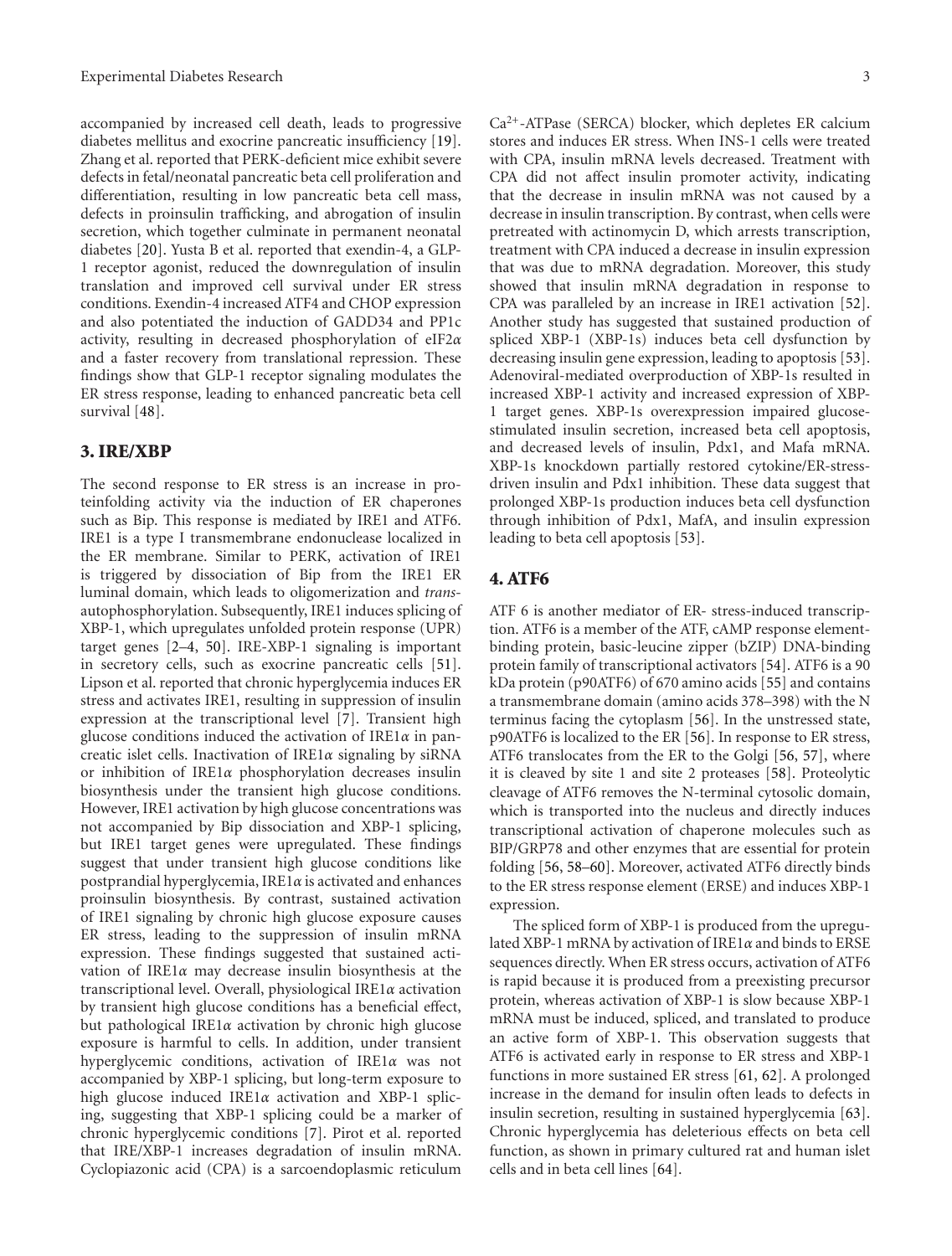

<span id="page-3-0"></span>Figure 1: Possible mechanisms of insulin biosynthesis by endoplasmic reticulum (ER) stress. Insulin biosynthesis is affected by ER stress through different mechanisms, such as activation of the following pathways: transcription factor 6 (ATF6), inositol-requiring 1 (IRE1)/Xbox-binding-protein-1 (XBP-1), and protein-kinase-RNA (PKR-) like ER kinase (PERK). The exposure of beta cells to high glucose chronically induces ER stress, resulting in the activation of ATF6. Activation of ATF6 impairs insulin gene expression. Long-term exposure to high glucose induces IRE1*α* activation and XBP-1 splicing, leading to the suppression of insulin mRNA expression and to increases in the degradation of insulin mRNA. In addition, downstream of PERK, ATF4, and CHOP inhibit proinsulin synthesis via translational attenuation mediated by PP1c and GADD34. Numbers in parentheses are the references cited in this paper.

Previously, our studies confirmed that chronic high glucose induces beta cell dysfunction. Under basal glucose concentrations (5 mmol/l glucose), insulin mRNA is expressed abundantly in INS-1 cells, but, in the presence of 30 mmol/l glucose, insulin mRNA expression was decreased in a time-dependent manner until only minimal levels were detected by 96 h. The expression of PDX-1 and MafA, which are the main transcription factors associated with insulin gene expression, also decreased over time in the 30 mmol/l glucose [\[65](#page-6-15)]. In addition, chronic hyperglycemia induced ER- stress in cultured INS-1 cells and ER stressinduced activation of ATF6 impaired insulin gene expression via upregulation of the orphan nuclear receptor small heterodimer partner (SHP). Prolonged exposure of INS-1 cells to a high concentration of glucose increased ER stress in the cells, and ER stress induced by the chemical ER stressors tunicamycin, thapsigargin, and DTT impaired insulin gene expression. Among the three different signaling pathways of the ER stress response (ATF6, IRE1, and PERK), ATF6 inhibited insulin promoter activity, but IRE1- XBP1 and PERK-eIF2*α*-ATF4 did not. Adenovirus-mediated overexpression of the active form of ATF6 (Ad-ATF6) in INS-1 cells down-regulated PDX-1 and MafA gene expression and repressed the cooperative action of PDX-1, BETA2, and MafA in stimulating insulin transcription [\[66](#page-6-16)].

Several *in vitro* studies have shown that SHP negatively regulates insulin biosynthesis and secretion in pancreatic beta cells [\[67\]](#page-6-17). SHP also directly represses the transcriptional activity of the basic helix-loop-helix transcription factor BETA2, a positive regulator of insulin gene expression [\[68\]](#page-6-18), and indirectly represses p300-enhanced BETA2/NeuroD transcriptional activity through inhibition of the BETA2 p300 interaction [\[69](#page-6-19)]. Previously, we reported that glucotoxicity in INS-1 cells is mediated by SHP. Culture of INS-1 cells and rat pancreatic islets in the continuous presence of high glucose concentrations increased SHP mRNA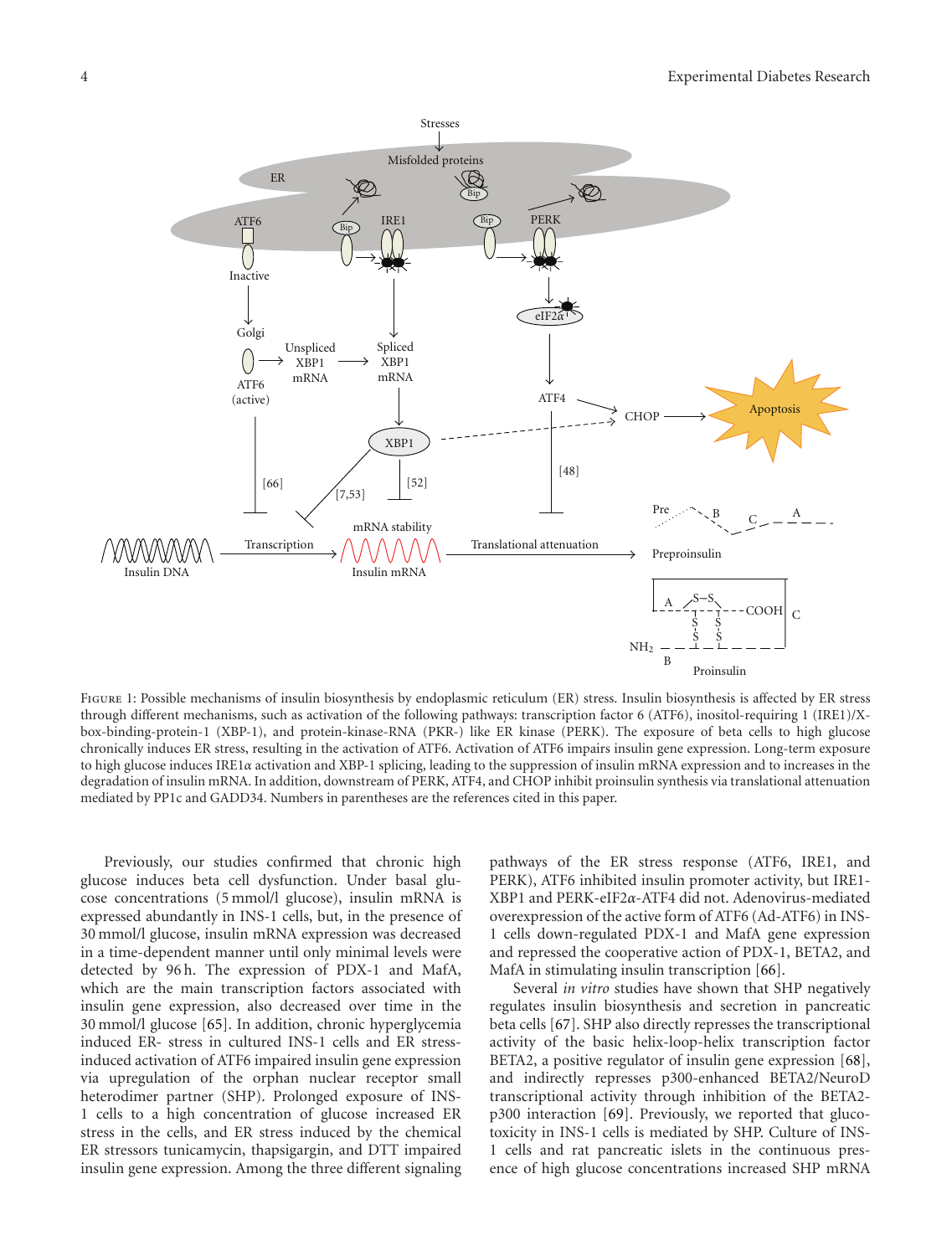expression, followed by a decrease in insulin gene expression. Furthermore, adenovirus-mediated overexpression of SHP in INS-1 cells impaired glucose-stimulated insulin secretion as well as insulin gene expression [\[65](#page-6-15)]. Interestingly, Ad-ATF6 increased SHP gene expression, and downregulation of endogenous SHP expression by siRNA-SHP blocked ATF6-induced suppression of insulin gene expression. These data suggest that ER-stress-induced beta cell dysfunction is mediated, at least in part, by ATF6-induced transcriptional activation of SHP. Collectively, chronic high glucose exposure induced ER stress, and ER stress-induced activation of ATF6 resulted in beta cell dysfunction mediated, in part, by the upregulation of SHP expression [\[66](#page-6-16)].

## **5. Conclusions**

Many studies have reported that ER stress plays an important role in the pathogenesis of diabetes and that the UPR has an important role in regulating pancreatic beta cell functions. These studies have suggested that resolving ER stress could be a therapeutic target for diabetes. Moreover, it has been suggested from experimental evidence that ER stress mediates glucolipotoxicity-induced suppression of insulin biosynthesis [\(Figure 1\)](#page-3-0). In addition to impaired insulin biosynthesis, understanding impaired insulin secretion and beta cell failure, including apoptosis in glucolipotoxicityinduced ER stress conditions, could have important implications for the development of therapeutic strategies for type 2 diabetes mellitus. However, we do not know completely how ER stress affects the pathogenesis of human diabetes. To clarify the role of ER stress in insulin biosynthesis, investigations to determine whether ER stress is implicated in the development of human diabetes and the interaction of the three arms of ER stress are needed. Besides, it will be important for future studies to address the relationship between the ER stress response gene and human disease by performing a genetic study.

## **Acknowledgments**

This work was supported by grants from National Research Foundation (no. 2011-0028659, no. 2006-2005412), WCU program R32-10064, and Furture-based Technology Development program Bio Field 2011-0019449) funded by the Ministry of Education, Science and Techology and by a grant from the Korea Healthcare Technology R&D Project, Ministry for Health, Welfare & Family Affairs, Republic of Korea (A08-4335-AA2004-08N1-00020B). The authors disclose no conflicts of interests in the current work.

#### <span id="page-4-0"></span>**References**

- <span id="page-4-1"></span>[1] R. J. Kaufman, "Stress signaling from the lumen of the endoplasmic reticulum: coordination of gene transcriptional and translational controls," *Genes and Development*, vol. 13, no. 10, pp. 1211–1233, 1999.
- <span id="page-4-2"></span>[2] K. Mori, "Tripartite management of unfolded proteins in the endoplasmic reticulum," *Cell*, vol. 101, no. 5, pp. 451–454, 2000.
- <span id="page-4-13"></span>[3] R. J. Kaufman, D. Scheuner, M. Schröder et al., "The unfolded protein response in nutrient sensing and differentiation," *Nature Reviews Molecular Cell Biology*, vol. 3, no. 6, pp. 411– 421, 2002.
- <span id="page-4-3"></span>[4] S. Oyadomari, E. Araki, and M. Mori, "Endoplasmic reticulum stress-mediated apoptosis in pancreatic *β*-cells," *Apoptosis*, vol. 7, no. 4, pp. 335–345, 2002.
- <span id="page-4-4"></span>[5] M. Kasuga, "Insulin resistance and pancreatic *β* cell failure," *Journal of Clinical Investigation*, vol. 116, no. 7, pp. 1756–1760, 2006.
- <span id="page-4-5"></span>[6] H. Wang, G. Kouri, and C. B. Wollheim, "ER stress and SREBP-1 activation are implicated in B-cell glucolipotoxicity," *Journal of Cell Science*, vol. 118, no. 17, pp. 3905–3915, 2005.
- <span id="page-4-15"></span>[7] K. L. Lipson, S. G. Fonseca, S. Ishigaki et al., "Regulation of insulin biosynthesis in pancreatic beta cells by an endoplasmic reticulum-resident protein kinase IRE1," *Cell Metabolism*, vol. 4, no. 3, pp. 245–254, 2006.
- [8] K. L. Lipson, R. Ghosh, and F. Urano, "The role of IRE1*α* in the degradation of insulin mRNA in pancreatic *β*-cells," *PLoS ONE*, vol. 3, no. 2, Article ID e1648, 2008.
- <span id="page-4-12"></span>[9] I. Kharroubi, L. Ladriere, A. K. Cardozo, Z. Dogusan, M. ` Cnop, and D. L. Eizirik, "Free fatty acids and cytokines induce pancreatic *β*-cell apoptosis by different mechanisms: role of nuclear factor-*κ*B and endoplasmic reticulum stress," *Endocrinology*, vol. 145, no. 11, pp. 5087–5096, 2004.
- <span id="page-4-6"></span>[10] D. R. Laybutt, A. M. Preston, M. C. Åkerfeldt et al., "Endoplasmic reticulum stress contributes to beta cell apoptosis in type 2 diabetes," *Diabetologia*, vol. 50, no. 4, pp. 752–763, 2007.
- <span id="page-4-7"></span>[11] S. Oyadomari, K. Takeda, M. Takiguchi et al., "Nitric oxideinduced apoptosis in pancreatic *β* cells is mediated by the endoplasmic reticulum stress pathway," *Proceedings of the National Academy of Sciences of the United States of America*, vol. 98, no. 19, pp. 10845–10850, 2001.
- [12] A. K. Cardozo, F. Ortis, J. Storling et al., "Cytokines downregulate the sarcoendoplasmic reticulum pump Ca2+ ATPase 2b and deplete endoplasmic reticulum Ca2+, leading to induction of endoplasmic reticulum stress in pancreatic *β*cells," *Diabetes*, vol. 54, no. 2, pp. 452–461, 2005.
- <span id="page-4-8"></span>[13] J. Y. Chan, G. J. Cooney, T. J. Biden, and D. R. Laybutt, "Differential regulation of adaptive and apoptotic unfolded protein response signalling by cytokine-induced nitric oxide production in mouse pancreatic beta cells," *Diabetologia*, vol. 54, no. 7, pp. 1766–1776, 2011.
- <span id="page-4-9"></span>[14] U. Özcan, O. Cao, E. Yilmaz et al., "Endoplasmic reticulum stress links obesity, insulin action, and type 2 diabetes," *Science*, vol. 306, no. 5695, pp. 457–461, 2004.
- <span id="page-4-10"></span>[15] G. S. Hotamisligil, "Role of endoplasmic reticulum stress and c-Jun NH2-terminal kinase pathways in inflammation and origin of obesity and diabetes," *Diabetes*, vol. 54, supplement 2, pp. S73–S78, 2005.
- <span id="page-4-11"></span>[16] M. Yoshioka, T. Kayo, T. Ikeda, and A. Koizumi, "A novel locus, Mody4, distal to D7Mit189 on chromosome 7 determines early-onset NIDDM in nonobese C57BL/6 (Akita) mutant mice," *Diabetes*, vol. 46, no. 5, pp. 887–894, 1997.
- [17] J. Wang, T. Takeuchi, S. Tanaka et al., "A mutation in the insulin 2 gene induces diabetes with severe pancreatic *β*cell dysfunction in the Mody mouse," *Journal of Clinical Investigation*, vol. 103, no. 1, pp. 27–37, 1999.
- <span id="page-4-14"></span>[18] M. Delépine, M. Nicolino, T. Barrett, M. Golamaully, G. Mark Lathrop, and C. Julier, "EIF2AK3, encoding translation initiation factor  $2-\alpha$  kinase 3, is mutated in patients with Wolcott-Rallison syndrome," *Nature Genetics*, vol. 25, no. 4, pp. 406–409, 2000.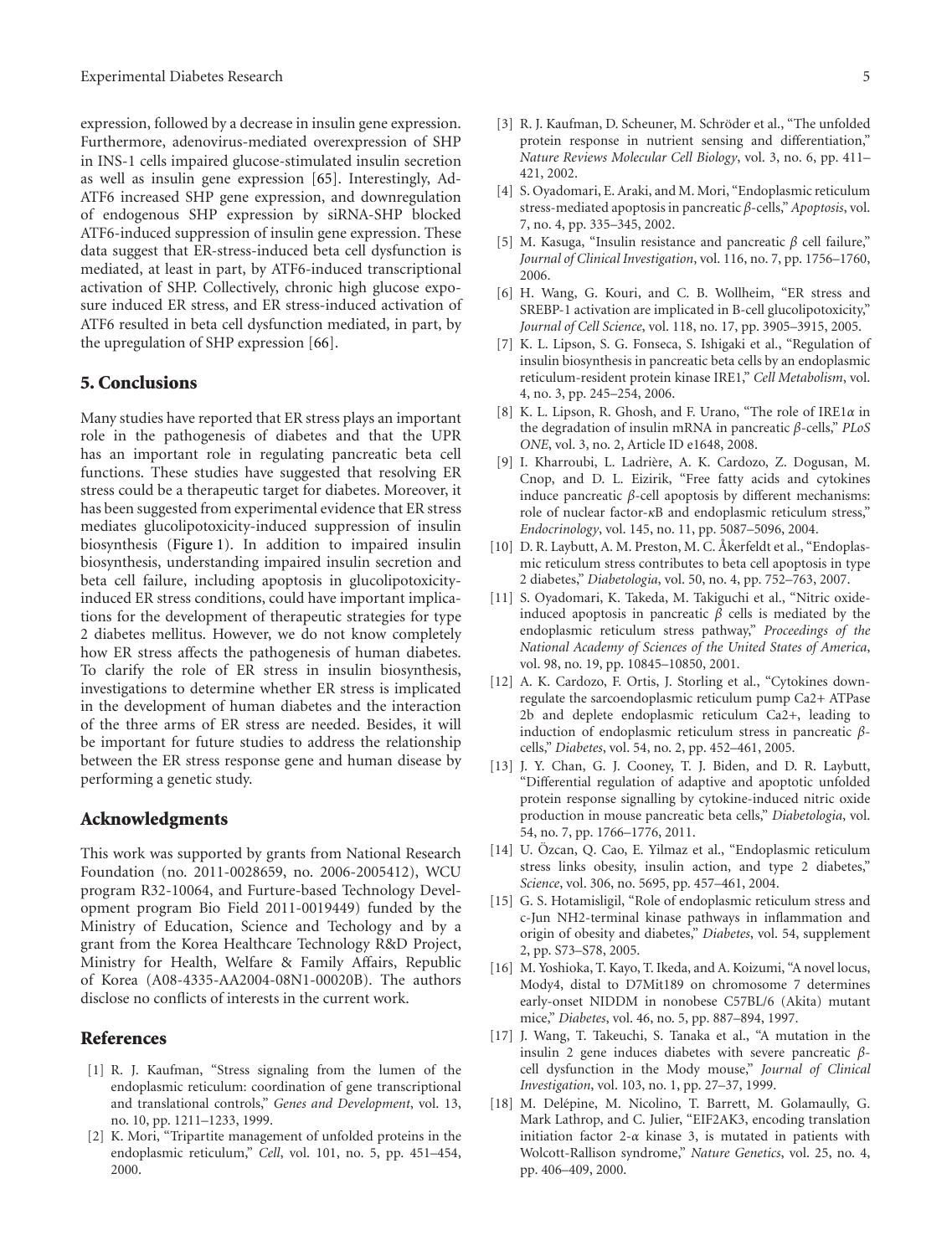- <span id="page-5-18"></span>[19] H. P. Harding, H. Zeng, Y. Zhang et al., "Diabetes mellitus and exocrine pancreatic dysfunction in Perk-/- mice reveals a role for translational control in secretory cell survival," *Molecular Cell*, vol. 7, no. 6, pp. 1153–1163, 2001.
- <span id="page-5-23"></span>[20] W. Zhang, D. Feng, Y. Li, K. Iida, B. McGrath, and D. R. Cavener, "PERK EIF2AK3 control of pancreatic *β* cell differentiation and proliferation is required for postnatal glucose homeostasis," *Cell Metabolism*, vol. 4, no. 6, pp. 491– 497, 2006.
- [21] D. Scheuner, D. V. Mierde, B. Song et al., "Control of mRNA translation preserves endoplasmic reticulum function in beta cells and maintains glucose homeostasis," *Nature Medicine*, vol. 11, no. 7, pp. 757–764, 2005.
- <span id="page-5-20"></span>[22] D. Scheuner, B. Song, E. McEwen et al., "Translational control is required for the unfolded protein response and in vivo glucose homeostasis," *Molecular Cell*, vol. 7, no. 6, pp. 1165– 1176, 2001.
- [23] G. Meur, A. Simon, N. Harun et al., "Insulin gene mutations" resulting in early-onset diabetes: marked differences in clinical presentation, metabolic status, and pathogenic effect through endoplasmic reticulum retention," *Diabetes*, vol. 59, no. 3, pp. 653–661, 2010.
- <span id="page-5-0"></span>[24] S. G. Fonseca, S. Ishigaki, C. M. Oslowski et al., "Wolfram syndrome 1 gene negatively regulates ER stress signaling in rodent and human cells," *Journal of Clinical Investigation*, vol. 120, no. 3, pp. 744–755, 2010.
- <span id="page-5-1"></span>[25] UK Prospective Diabetes Study (UKPDS) Group, "Effect of intensive blood-glucose control with metformin on complications in overweight patients with type 2 diabetes (UKPDS 34)," *The Lancet*, vol. 352, no. 9131, pp. 854–865, 1998.
- <span id="page-5-2"></span>[26] R. P. Robertson, J. Harmon, P. O. T. Tran, and V. Poitout, "*β*cell glucose toxicity, lipotoxicity, and chronic oxidative stress in type 2 diabetes," *Diabetes*, vol. 53, no. 1, pp. S119–S124, 2004.
- <span id="page-5-3"></span>[27] R. P. Robertson, H. J. Zhang, K. L. Pyzdrowski, and T. F. Walseth, "Preservation of insulin mRNA levels and insulin secretion in HIT cells by avoidance of chronic exposure to high glucose concentrations," *Journal of Clinical Investigation*, vol. 90, no. 2, pp. 320–325, 1992.
- <span id="page-5-11"></span>[28] L. K. Olson, J. B. Redmon, H. C. Towle, and R. P. Robertson, "Chronic exposure of HIT cells to high glucose concentrations paradoxically decreases insulin gene transcription and alters binding of insulin gene regulatory protein," *Journal of Clinical Investigation*, vol. 92, no. 1, pp. 514–519, 1993.
- [29] A. Moran, H. J. Zhang, L. K. Olson, J. S. Harmon, V. Poitout, and R. P. Robertson, "Differentiation of glucose toxicity from beta cell exhaustion during the evolution of defective insulin gene expression in the pancreatic islet cell line, HIT-T15," *Journal of Clinical Investigation*, vol. 99, no. 3, pp. 534–539, 1997.
- <span id="page-5-12"></span>[30] L. K. Olson, A. Sharma, M. Peshavaria et al., "Reduction of insulin gene transcription in HIT-T15 *β* cells chronically exposed to a supraphysiologic glucose concentration is associated with loss of STF-1 transcription factor expression," *Proceedings of the National Academy of Sciences of the United States of America*, vol. 92, no. 20, pp. 9127–9131, 1995.
- <span id="page-5-4"></span>[31] A. Sharma, L. K. Olson, R. P. Robertson, and R. Stein, "The reduction of insulin gene transcription in HIT-T15 *β* cells chronically exposed to high glucose concentration is associated with the loss of RIPE3b1 and STF-1 transcription factor expression," *Molecular Endocrinology*, vol. 9, no. 9, pp. 1127–1134, 1995.
- <span id="page-5-5"></span>[32] R. P. Robertson, L. K. Olson, and H. J. Zhang, "Differentiating glucose toxicity from glucose desensitization: a new message

from the insulin gene," *Diabetes*, vol. 43, no. 9, pp. 1085–1089, 1994.

- <span id="page-5-6"></span>[33] L. C. Bollheimer, R. H. Skelly, M. W. Chester, J. D. McGarry, and C. J. Rhodes, "Chronic exposure to free fatty acid reduces pancreatic  $β$  cell insulin content by increasing basal insulin secretion that is not compensated for by a corresponding increase in proinsulin biosynthesis translation," *Journal of Clinical Investigation*, vol. 101, no. 5, pp. 1094–1101, 1998.
- <span id="page-5-7"></span>[34] M. Shimabukuro, M. Higa, Y. T. Zhou, M. Y. Wang, C. B. Newgard, and R. H. Unger, "Lipoapoptosis in beta-cells of obese prediabetic fa/fa rats. Role of serine palmitoyltransferase overexpression," *Journal of Biological Chemistry*, vol. 273, no. 49, pp. 32487–32490, 1998.
- <span id="page-5-8"></span>[35] M. Prentki, E. Joly, W. El-Assaad, and R. Roduit, "Malonyl-CoA signaling, lipid partitioning, and glucolipotoxicity: role in *β*-cell adaptation and failure in the etiology of diabetes," *Diabetes*, vol. 51, no. 3, pp. S405–S413, 2002.
- <span id="page-5-9"></span>[36] Y. Qiu, M. Guo, S. Huang, and R. Stein, "Insulin gene transcription is mediated by interactions between the p300 coactivator and PDX-1, BETA2, and E47," *Molecular and Cellular Biology*, vol. 22, no. 2, pp. 412–420, 2002.
- <span id="page-5-10"></span>[37] M. Sander and M. S. German, "The *β* cell transcription factors and development of the pancreas," *Journal of Molecular Medicine*, vol. 75, no. 5, pp. 327–340, 1997.
- <span id="page-5-13"></span>[38] H. P. Harding and D. Ron, "Endoplasmic reticulum stress and the development of diabetes: a review," *Diabetes*, vol. 51, no. 3, pp. S455–S461, 2002.
- <span id="page-5-14"></span>[39] Xue Fen Huang and P. Arvan, "Formation of the insulincontaining secretory granule core occurs within immature *β*granules," *Journal of Biological Chemistry*, vol. 269, no. 33, pp. 20838–20844, 1994.
- <span id="page-5-15"></span>[40] M. A. Weiss, "Proinsulin and the genetics of diabetes mellitus," *Journal of Biological Chemistry*, vol. 284, no. 29, pp. 19159– 19163, 2009.
- <span id="page-5-16"></span>[41] D. L. Eizirik, A. K. Cardozo, and M. Cnop, "The role for endoplasmic reticulum stress in diabetes mellitus," *Endocrine Reviews*, vol. 29, no. 1, pp. 42–61, 2008.
- [42] Y. Y. Jang, N. K. Kim, M. K. Kim et al., "The effect of tribbles-related protein 3 on ER stress-suppressed insulin gene expression in INS-1 cells," *Korean Diabetes Journal*, vol. 34, no. 5, pp. 312–319, 2010.
- <span id="page-5-17"></span>[43] D. Scheuner and R. J. Kaufman, "The unfolded protein response: a pathway that links insulin demand with *β*-cell failure and diabetes," *Endocrine Reviews*, vol. 29, no. 3, pp. 317–333, 2008.
- <span id="page-5-19"></span>[44] H. P. Harding, Y. Zhang, and D. Ron, "Protein translation and folding are coupled by an endoplasmic- reticulum-resident kinase," *Nature*, vol. 397, no. 6716, pp. 271–274, 1999.
- <span id="page-5-21"></span>[45] I. Novoa, Y. Zhang, H. Zeng, R. Jungreis, H. P. Harding, and D. Ron, "Stress-induced gene expression requires programmed recovery from translational repression," *EMBO Journal*, vol. 22, no. 5, pp. 1180–1187, 2003.
- <span id="page-5-22"></span>[46] I. Novoa, H. Zeng, H. P. Harding, and D. Ron, "Feedback inhibition of the unfolded protein response by GADD34 mediated dephosphorylation of eIF2*α*," *Journal of Cell Biology*, vol. 153, no. 5, pp. 1011–1021, 2001.
- <span id="page-5-24"></span>[47] C. D. Wolcott and M. L. Rallison, "Infancy-onset diabetes mellitus and multiple epiphyseal dysplasia," *The Journal of Pediatrics*, vol. 80, no. 2, pp. 292–297, 1972.
- <span id="page-5-25"></span>[48] B. Yusta, L. L. Baggio, J. L. Estall et al., "GLP-1 receptor activation improves *β* cell function and survival following induction of endoplasmic reticulum stress," *Cell Metabolism*, vol. 4, no. 5, pp. 391–406, 2006.